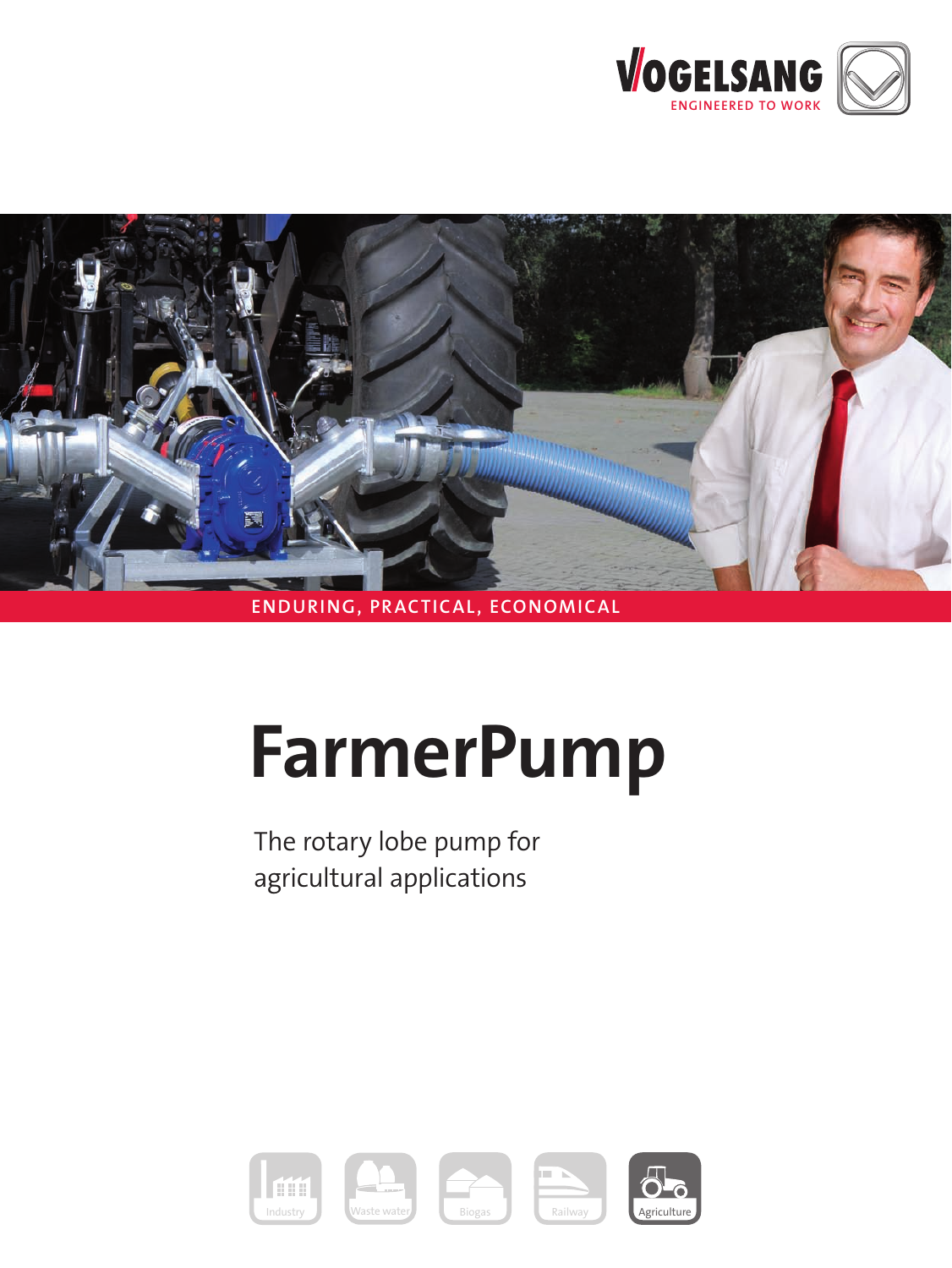pump more – less maintenance. Ideal for daily routine work.





# **Rotary lobe pumps for varied applications and simple servicing**

# **Expect more! The FarmerPump has got it:**



**The maintenance friendly oil circulation lubrication is supplied by the pump gearbox**



**The rotating separation plate between the lobes prevents the accumulation of fibrous matter**



**Block ring seal: maximum resistance against fibrous matter**

#### **Making the basics better**

That is what we aimed to do during the development of the new pump. Work must be easier and at the same time special requirements on the liquid manure medium must be satisfied completely. Moreover, the pump must be particularly durable and costs should be within reasonable limits. The result, our FarmerPump, a rotary lobe pump for day to day farm applications.

#### **Problem solved: lubrication no longer necessary**

Lubricating is a hassle, especially when your actual work is done. The new FarmerPump saves you the hassle. Simple and effective oil circulation lubrication means that all gaskets are constantly lubricated and the grease gun remains on the shelf. Sometimes it is smaller things which make a pump a FarmerPump.

#### **Our rotary lobe pumps are liquid manure specialists**

Pumping liquid manure is routine agricultural work. It has to be simple and fast. Vogelsang rotary lobe pumps have been reliably supporting farmers for over 30 years. They are powerful, self-priming, reversible and first and foremost resistent to foreign matter. Mobile, on a frame – they are very practical with their compact dimensions and can be operated everywhere via a power take-off. It is no surprise that the Vogelsang rotary lobe pump became the standard liquid manure pump for agricultural applications.

#### **Vogelsang rotary lobe pump features**

- Self-priming, even from deep pits
- Pump direction reversing
- • Resistent to foreign and fibrous matter
- • Low space requirement
- PTO connection
- Easy to transport
- Easy maintenance

## **Vogelsang rotary lobe pumps**

**R series** – the robust basic pump: up to max. 5 bar, up to max. 4930 l/min

**FarmerPump** – specially designed for agricultural applications: up to max. 8 bar, up to max. 4500 l/min

**Profi series** – powerful pump with simple rotary lobe change system: up to max. 5 bar, up to max. 6000 l/min

**VX series** – High-end pump with HiFlo® lobes, QuickService function and InjectionSystem protection from foreign matter: up to max. 16 bar, up to max. 20500 l/min

## **Vogelsang's expertise in handling liquid manure**

We have been using our innovative ideas for decades to ensure the efficient use of liquid manure. This know-how has enabled us to develop trend-setting

#### **Pump liquid manure professionally without increasing torque**

Liquid manure contains a lot of fibrous matter. It tends to gather in gaps and cavities and increase the torque. This increases wear, wastes pumping power and ultimately energy. The FarmerPump rotates the separation plate with the lobes. One less fiber trap and more pump power and lower diesel consumption.

#### **Fibrous matter: Our block ring seals remain unimpressed**

Mechanical seals are ten times more durable than radial shaft seals. This is why we optimized and changed the mechanical seal for a block ring seal and thus developed the perfect gasket for pumping liquid manure. Durable and resistent to fibrous matter. High-tech from the inventor of rotary lobe pumps for longer pumping times and reduced service times.

| <b>FarmerPump technical data</b> |                                      |                          |                        |                          |                   |
|----------------------------------|--------------------------------------|--------------------------|------------------------|--------------------------|-------------------|
| <b>Type</b>                      | <b>Stroke</b><br>$ $ volume, l/U $ $ | Max. pres-<br>sure, bar  | Max. capacity<br>1/min | Max. capacity<br>$m^3/h$ | Max. speed<br>rpm |
| FX 116-60                        | 1.16                                 | 8                        | 750                    | 45                       | 650               |
| FX 116-120                       | 2.32                                 | 7                        | 1500                   | 90                       | 650               |
| FX 116-180                       | 3.48                                 | 6                        | 2250                   | 135                      | 650               |
| FX 116-240                       | 4.64                                 | 5                        | 3000                   | 180                      | 650               |
| FX 116-300                       | 5.80                                 | 4                        | 3800                   | 225                      | 650               |
| FX 116-360                       | 6.96                                 | $\overline{\mathcal{E}}$ | 4500                   | 270                      | 650               |

- 
- 
- 
- 
- 
- 
- 
- machines and systems for liquid manure processing:
- PowerFill tank filling accelerator
- Mobile tank filling stations
- Precision distributors
- Dribble bar linkage for numerous applications
- XTill soil cultivation with and without root- level liquid manure fertilization